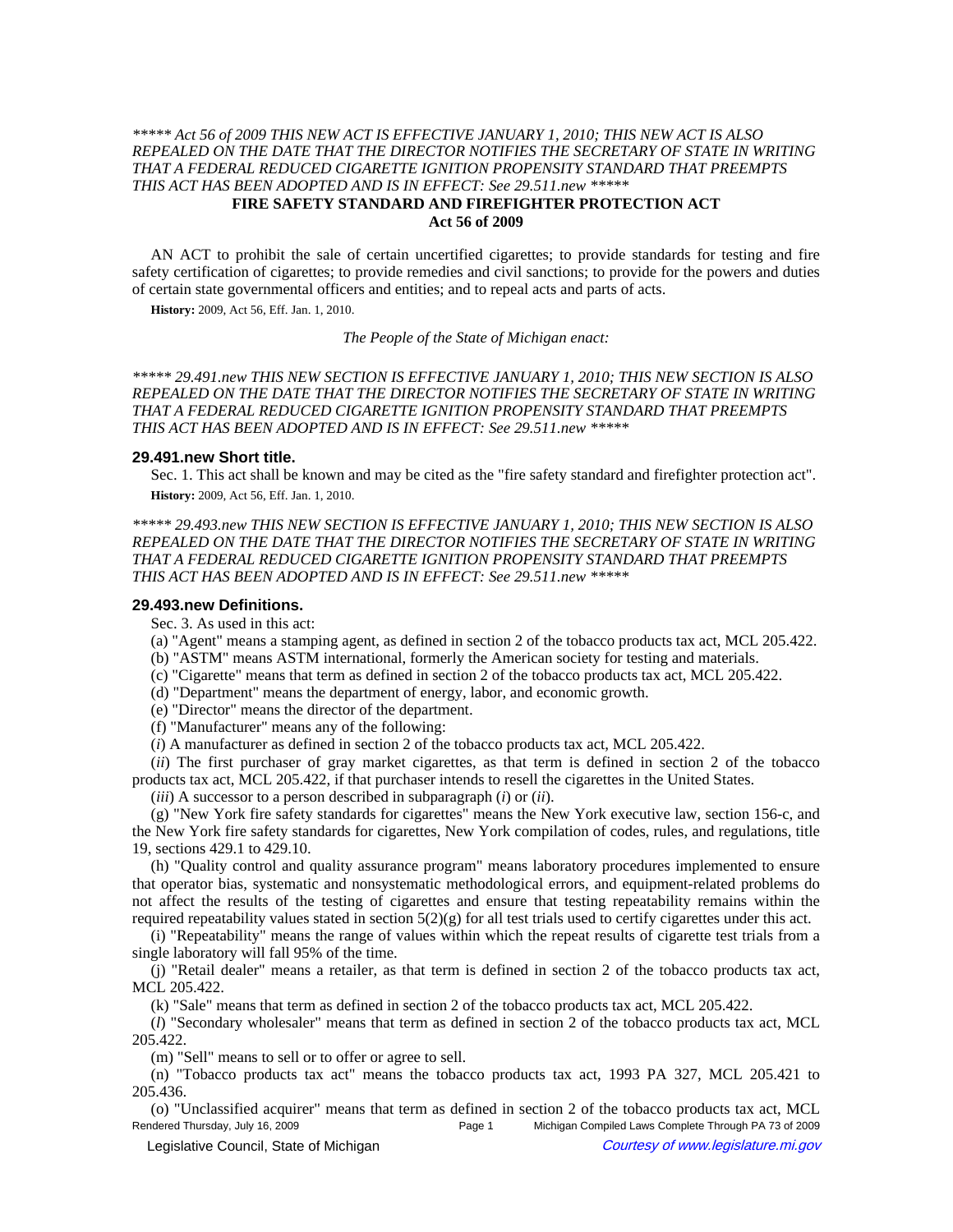205.422.

(p) "Wholesale dealer" means a wholesaler, as that term is defined in section 2 of the tobacco products tax act, MCL 205.422.

**History:** 2009, Act 56, Eff. Jan. 1, 2010.

*\*\*\*\*\* 29.495.new THIS NEW SECTION IS EFFECTIVE JANUARY 1, 2010; THIS NEW SECTION IS ALSO REPEALED ON THE DATE THAT THE DIRECTOR NOTIFIES THE SECRETARY OF STATE IN WRITING THAT A FEDERAL REDUCED CIGARETTE IGNITION PROPENSITY STANDARD THAT PREEMPTS THIS ACT HAS BEEN ADOPTED AND IS IN EFFECT: See 29.511.new \*\*\*\*\** 

### **29.495.new Cigarettes; testing requirements.**

Sec. 5. (1) Except as provided in subsection (12), a person shall not sell cigarettes in this state or sell cigarettes to a person located in this state unless the cigarettes are tested in accordance with the test method described in subsection (2), the cigarettes meet the performance standard described in subsection (3), the manufacturer has filed a written certification with the department under section 7, and the cigarettes are marked in compliance with section 11.

(2) All of the following apply to the testing of cigarettes for the purposes of this section:

(a) Except as provided in subsection (7), testing of cigarettes is conducted in accordance with ASTM standard E2187-04, "Standard Test Method for Measuring the Ignition Strength of Cigarettes".

(b) Testing is conducted on 10 layers of filter paper.

(c) Forty replicate tests compose a complete test trial for each cigarette tested.

(d) The performance standard described in subsection (3) is only applied to a complete test trial.

(e) Testing is conducted by a laboratory that is accredited pursuant to standard ISO/IEC 17025:2005 of the international organization for standardization or other comparable accreditation standard required by the department.

(f) A laboratory conducting testing has implemented a quality control and quality assurance program that includes a procedure that will determine the repeatability of the testing results.

(g) The repeatability value of the testing results is 0.19 or less.

(3) When a cigarette is tested under subsection (2), no more than 25% of the cigarettes tested in a test trial shall exhibit full-length burns.

(4) This section does not require additional testing if cigarettes are tested consistently with this act for any other purpose.

(5) Any testing performed or sponsored by the department to determine a cigarette's compliance with the performance standard described in subsection (3) must comply with this section.

(6) A cigarette listed in a certification submitted under section 7 that uses lowered permeability bands in the cigarette paper to achieve compliance with the performance standard described in subsection (3) must have at least 2 nominally identical bands on the paper surrounding the tobacco column, with at least 1 complete band located at least 15 millimeters from the lighting end of the cigarette. For cigarettes on which the bands are positioned by design, the cigarette must have at least 2 bands fully located at least 15 millimeters from the lighting end and 10 millimeters from the filter end of the tobacco column or, for nonfiltered cigarettes, 10 millimeters from the labeled end of the tobacco column.

(7) A manufacturer of a cigarette that the department determines cannot be tested in compliance with subsection (2)(a) shall propose a test method and performance standard for the cigarette to the department. If the department approves of the proposed test method and determines that the performance standard proposed by the manufacturer is equivalent to the performance standard prescribed in subsection (3), the manufacturer may employ that test method and performance standard to certify the cigarette under section 7. If the department determines that another state has enacted reduced cigarette ignition propensity standards that include a test method and performance standard that are the same as those contained in this act and the department finds that the officials responsible for implementing those requirements have approved the proposed alternative test method and performance standard for a particular cigarette proposed by a manufacturer as meeting the fire safety standards of that state's law or regulation under a legal provision comparable to this section, the department shall authorize that manufacturer to employ the alternative test method and performance standard to certify that cigarette for sale in this state, unless the department demonstrates a reasonable basis why the alternative test should not be accepted. All other applicable requirements of this section apply to the manufacturer.

(8) A manufacturer shall maintain copies of the reports of all tests conducted under this act on all cigarettes offered for sale in this state for a period of 3 years and make copies of these reports available to the department or the attorney general upon written request. Any manufacturer who fails to make copies of these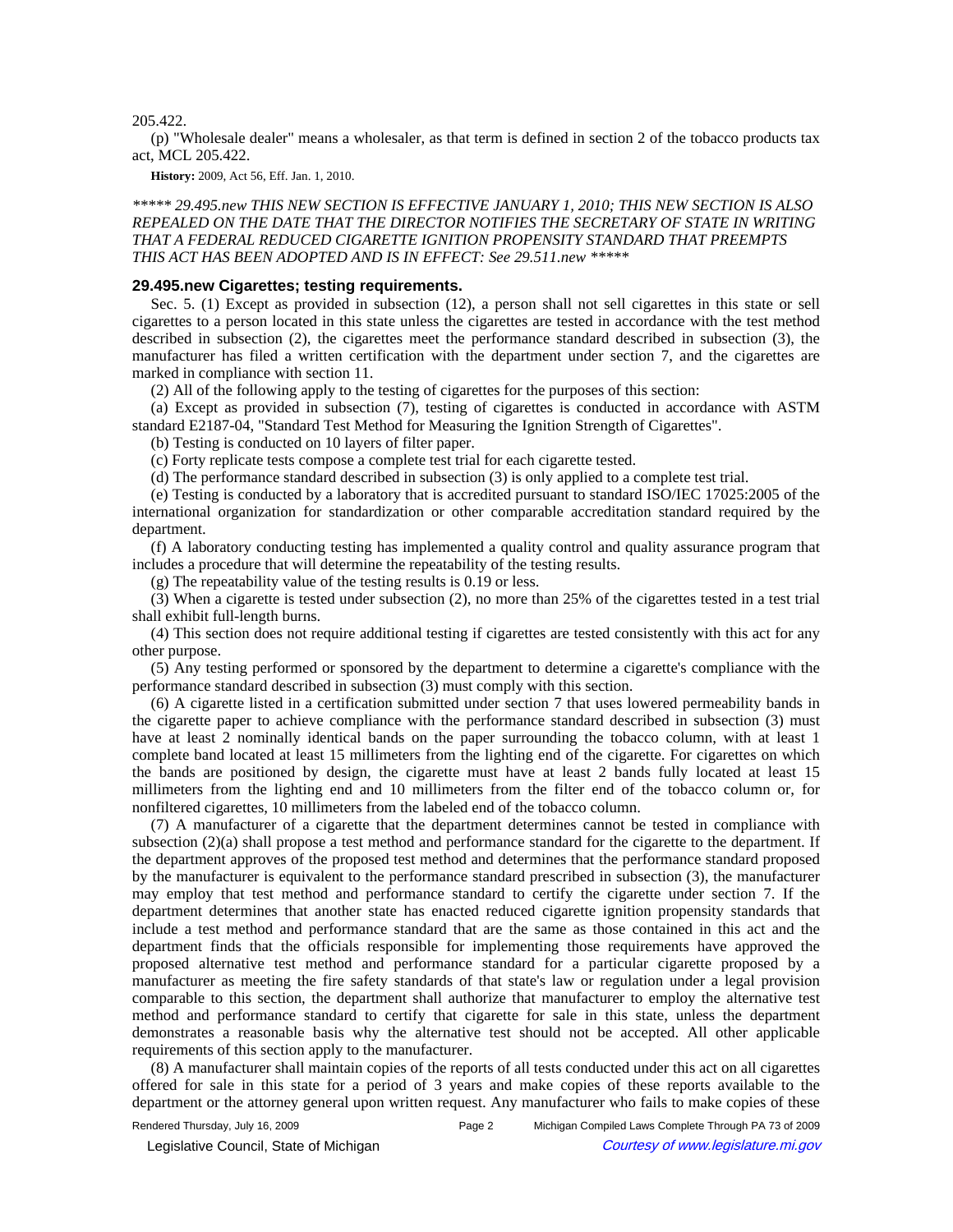reports available within 60 days of receiving a written request from the department or the attorney general is subject to a civil fine of not more than \$10,000.00 for each day after the sixtieth day that the manufacturer does not make the copies available to the department or the attorney general.

(9) The department may adopt a subsequent ASTM standard test method for measuring the ignition strength of cigarettes if it finds that the subsequent method does not result in a change in the percentage of full-length burns exhibited by any tested cigarette when compared to the percentage of full-length burns the same cigarette would exhibit when tested in accordance with the ASTM standard described in subsection (2)(a) and the performance standard described in subsection (3).

(10) The department shall implement this section in accordance with the implementation and substance of the New York fire safety standards for cigarettes.

(11) The department shall review the effectiveness of this section and report every 3 years to the legislature the department's findings and, if appropriate, recommendations for legislation to improve the effectiveness of this act. The department shall submit the report and legislative recommendations no later than the first June 30 following the conclusion of each 3-year period.

(12) This section does not prohibit any of the following:

(a) A wholesale or retail dealer from selling its existing inventory of cigarettes if the wholesale or retail dealer can establish that state tax stamps were affixed to the cigarettes before the effective date of this act and the wholesale or retail dealer can establish that the inventory was purchased before the effective date of this act in comparable quantity to the inventory purchased during the same period of the preceding year.

(b) The sale of cigarettes solely for the purpose of consumer testing. For purposes of this subdivision, "consumer testing" means an assessment of cigarettes that is conducted by a manufacturer, or under the control and direction of a manufacturer, for the purpose of evaluating consumer acceptance of those cigarettes, utilizing only the quantity of cigarettes that is reasonably necessary for that assessment.

**History:** 2009, Act 56, Eff. Jan. 1, 2010.

*\*\*\*\*\* 29.497.new THIS NEW SECTION IS EFFECTIVE JANUARY 1, 2010; THIS NEW SECTION IS ALSO REPEALED ON THE DATE THAT THE DIRECTOR NOTIFIES THE SECRETARY OF STATE IN WRITING THAT A FEDERAL REDUCED CIGARETTE IGNITION PROPENSITY STANDARD THAT PREEMPTS THIS ACT HAS BEEN ADOPTED AND IS IN EFFECT: See 29.511.new \*\*\*\*\** 

# **29.497.new Certification or recertification.**

Sec. 7. (1) A manufacturer shall certify cigarettes for the purposes of this act by submitting a written certification to the department attesting that each cigarette listed in the certification has been tested in compliance with section 5 and that each cigarette listed in the certification meets the performance standard described in section 5(3).

(2) A manufacturer shall include in the certification described in subsection (1) all of the following information for each cigarette listed in the certification:

(a) Its brand or the trade name on the package.

(b) Its style, such as light or ultra light.

(c) Its length in millimeters.

- (d) Its circumference in millimeters.
- (e) Its flavor, such as menthol or chocolate, if applicable.
- (f) Whether it is a filter or nonfilter cigarette.

(g) A package description, such as soft pack or box.

(h) The package markings under section 11.

(i) If it is a person other than the manufacturer, the name, address, and telephone number of the laboratory that conducted the test of the cigarette.

(j) The date that the testing of the cigarette occurred.

(3) The department shall make the certifications submitted to it under subsection (1) available to the attorney general and the department of treasury for the purpose of ensuring compliance with this act or any other purpose consistent with this act.

(4) A manufacturer must recertify any cigarette certified under this section every 3 years.

(5) If a manufacturer makes a change to a cigarette certified pursuant to this section that is likely to alter its compliance with the reduced cigarette ignition propensity standards required by this act, a person shall not sell that cigarette in this state until the manufacturer retests the cigarette under section 5 and maintains records of that retesting as required under section 5(8). A person shall not sell in this state an altered cigarette that does not meet the performance standard described in section 5(3).

**History:** 2009, Act 56, Eff. Jan. 1, 2010.

Rendered Thursday, July 16, 2009 **Page 3** Michigan Compiled Laws Complete Through PA 73 of 2009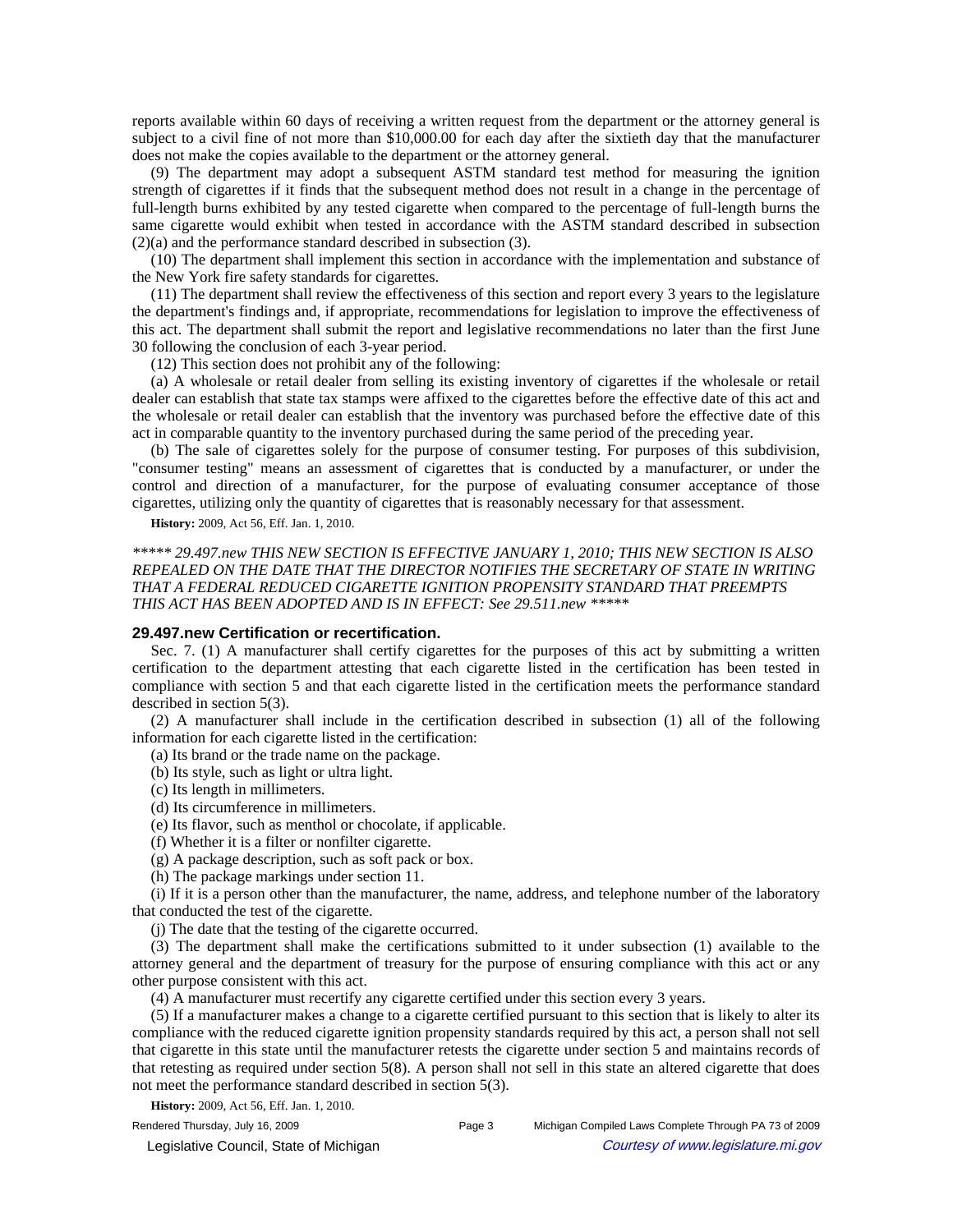*\*\*\*\*\* 29.499.new THIS NEW SECTION IS EFFECTIVE JANUARY 1, 2010; THIS NEW SECTION IS ALSO REPEALED ON THE DATE THAT THE DIRECTOR NOTIFIES THE SECRETARY OF STATE IN WRITING THAT A FEDERAL REDUCED CIGARETTE IGNITION PROPENSITY STANDARD THAT PREEMPTS THIS ACT HAS BEEN ADOPTED AND IS IN EFFECT: See 29.511.new \*\*\*\*\** 

### **29.499.new Fees; fire safety standard and firefighter protection act enforcement fund.**

Sec. 9. (1) At the time it submits a written certification or recertification under section 7, a manufacturer shall pay to the department a fee of \$1,250.00 for each brand family of cigarette listed in the certification. A fee paid for a brand family under this subsection applies to all cigarettes within the brand family listed in the certification and to any new cigarette in that brand family certified during the 3-year certification period for which the fee is paid.

(2) The fire safety standard and firefighter protection act enforcement fund is created within the state treasury. The department shall deposit fees paid under this section into the fund. The state treasurer may receive money or other assets from any other source for deposit into the fund. The state treasurer shall direct the investment of the fund. The state treasurer shall credit to the fund interest and earnings from fund investments. Money in the fund at the close of the fiscal year shall remain in the fund and shall not lapse to the general fund. The department shall be the administrator of the fund for auditing purposes. The department shall expend money from the fund, upon appropriation, only for processing, testing, enforcement, and oversight activities under this act.

**History:** 2009, Act 56, Eff. Jan. 1, 2010.

## *\*\*\*\*\* 29.501.new THIS NEW SECTION IS EFFECTIVE JANUARY 1, 2010; THIS NEW SECTION IS ALSO REPEALED ON THE DATE THAT THE DIRECTOR NOTIFIES THE SECRETARY OF STATE IN WRITING THAT A FEDERAL REDUCED CIGARETTE IGNITION PROPENSITY STANDARD THAT PREEMPTS THIS ACT HAS BEEN ADOPTED AND IS IN EFFECT: See 29.511.new \*\*\*\*\**

#### **29.501.new Marking.**

Sec. 11. (1) A manufacturer shall mark any cigarettes certified by the manufacturer under section 7 to indicate compliance with the requirements of section 5. The marking shall be in 8-point type or larger and consist of 1 of the following:

(a) Modification of the product UPC to include a visible mark printed at or around the area of the UPC. The mark may consist of alphanumeric or symbolic characters permanently stamped, engraved, embossed, debossed, or printed in conjunction with the UPC.

(b) A visible combination of alphanumeric or symbolic characters permanently stamped, engraved, or embossed upon the cigarette package or cellophane wrap.

(c) Printed, stamped, engraved, or embossed text that indicates that the cigarettes meet the standards of this act.

(2) A manufacturer shall use the same marking on all brands marketed by that manufacturer and apply that marking uniformly on all packs, cartons, cases, and other packages of its cigarettes.

(3) A manufacturer shall notify the department which marking the manufacturer has selected under subsection (1) for its cigarettes.

(4) Before certification of any cigarette under section 7, a manufacturer must submit a request to the department for approval of its proposed marking. Subject to subsection (5), when it receives a request under this subsection, the department shall approve or disapprove the marking submitted. A proposed marking is considered approved by the department if the department fails to approve or disapprove of the proposed marking within 10 business days after receiving a request for approval of that proposed marking under this subsection.

(5) The department shall approve of any marking submitted to it under subsection (4) if the marking meets either of the following:

(a) The marking includes the acronym "FSC", signifying that the cigarettes are fire standards compliant under the New York fire safety standards for cigarettes.

(b) The marking is in use and approved for sale in New York pursuant to the New York fire safety standards for cigarettes.

(6) A manufacturer shall not modify a marking approved by the department under subsection (4) unless the manufacturer submits a request to the department for approval of the modification. When it receives a request under this subsection, the department shall approve or disapprove the modification to the marking submitted. A modification to a marking is considered approved by the department if the department fails to approve or disapprove the modification within 10 business days after receiving a request for approval of that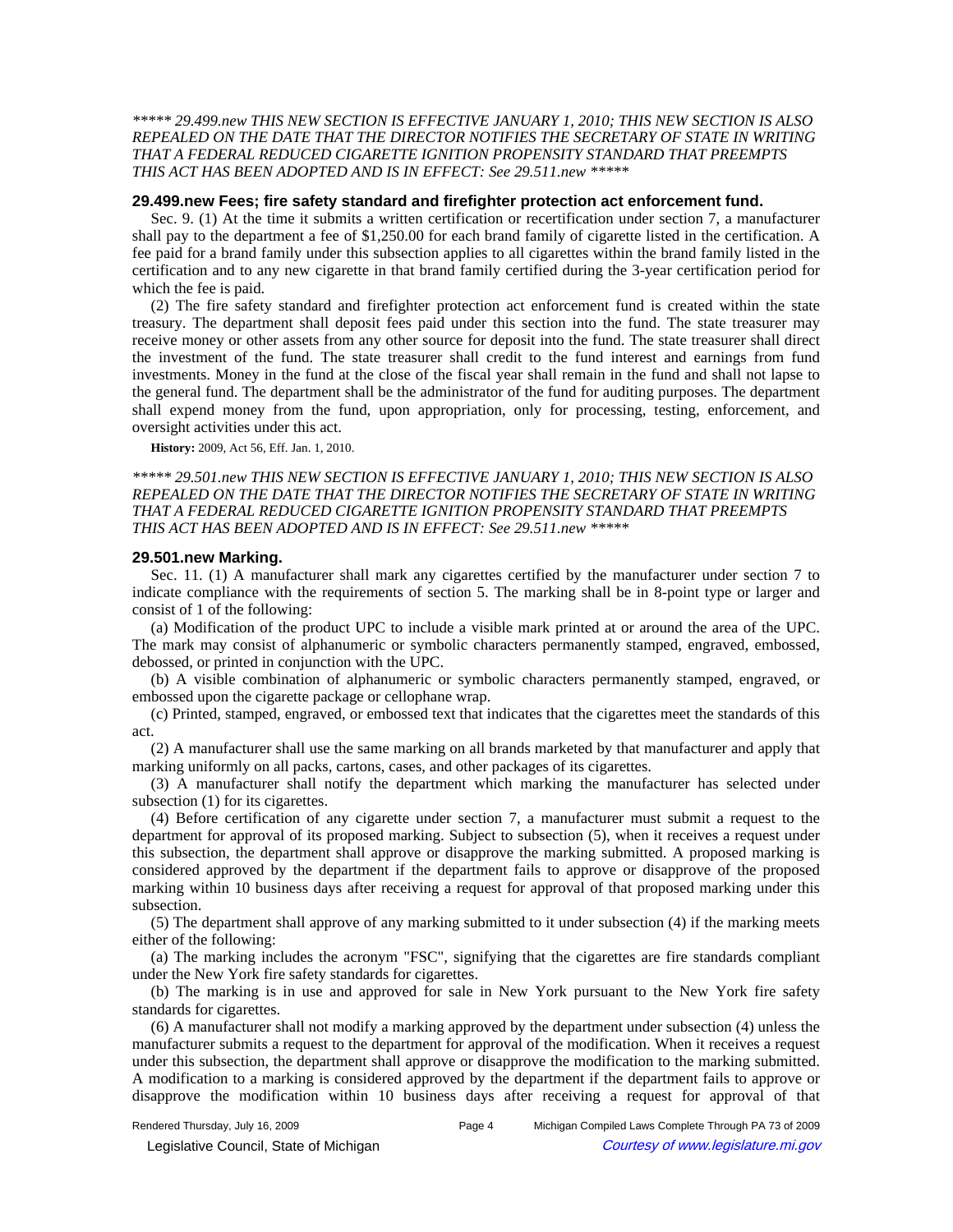modification under this subsection.

(7) A manufacturer certifying cigarettes under section 7 shall provide a copy of the certification to each wholesale dealer, unclassified acquirer, and agent to which the manufacturer sells cigarettes and shall provide sufficient copies of an illustration of the package marking utilized by the manufacturer under this section for each secondary wholesaler and retail dealer to which the wholesale dealer, unclassified acquirer, or agent sells cigarettes. A wholesale dealer or agent shall provide a copy of package markings received from a manufacturer under this subsection to each secondary wholesaler and retail dealer to which it sells cigarettes. A wholesale dealer, unclassified acquirer, agent, secondary wholesaler, or retail dealer shall permit the department, the department of treasury, the attorney general, and their employees to inspect markings of cigarette packaging marked under this section.

**History:** 2009, Act 56, Eff. Jan. 1, 2010.

# *\*\*\*\*\* 29.503.new THIS NEW SECTION IS EFFECTIVE JANUARY 1, 2010; THIS NEW SECTION IS ALSO REPEALED ON THE DATE THAT THE DIRECTOR NOTIFIES THE SECRETARY OF STATE IN WRITING THAT A FEDERAL REDUCED CIGARETTE IGNITION PROPENSITY STANDARD THAT PREEMPTS THIS ACT HAS BEEN ADOPTED AND IS IN EFFECT: See 29.511.new \*\*\*\*\**

# **29.503.new Violation; civil fines; limitation; additional remedies; cigarette fire safety standard and firefighter protection act fund.**

Sec. 13. (1) A manufacturer, wholesale dealer, agent, or any other person other than a retail dealer that knowingly sells or offers to sell cigarettes, other than through retail sale, in violation of section 5 of this act is subject to a civil fine of not more than \$100.00 for each pack of those cigarettes sold or offered for sale. However, the aggregate liability of a person for civil fines under this subsection for multiple violations that arise during any 30-day period shall not exceed \$100,000.00.

(2) A retail dealer that knowingly sells or offers to sell cigarettes in violation of section 5 of this act is subject to a civil fine of not more than \$100.00 for each pack of those cigarettes sold or offered for sale. However, the aggregate liability of a retail dealer for civil fines under this subsection for multiple violations that arise during any 30-day period shall not exceed \$25,000.00.

(3) In addition to any penalty prescribed by law, a person engaged in the manufacture of cigarettes that knowingly makes a false certification under section 7 is subject to a civil fine of not less than \$75,000.00 and not more than \$100,000.00.

(4) Except as provided in subsection (1), (2), or (3), a person that violates this act is subject to a civil fine of not more than \$1,000.00 for the first violation and a civil fine of not more than \$5,000.00 for each subsequent violation.

(5) In addition to any other remedy provided by law, the department or attorney general may commence an action against a person who violates this act or rules promulgated under this act. The court in an action brought under this subsection may order 1 or more of the following forms of relief for each violation:

(a) Injunctive or other equitable relief, as appropriate.

(b) Enforcement costs relating to the violation or any other actual damages sustained by this state that are caused by the violation.

(c) Reasonable attorney fees and costs.

(6) The cigarette fire safety standard and firefighter protection act fund is created within the state treasury. All civil fines recovered under this section shall be deposited in the fund. The state treasurer may receive money or other assets from any other source for deposit into the fund. The state treasurer shall direct the investment of the fund. The state treasurer shall credit to the fund interest and earnings from fund investments. Money in the fund at the close of the fiscal year shall remain in the fund and shall not lapse to the general fund. The department shall be the administrator of the fund for auditing purposes. The department shall expend money from the fund, upon appropriation, only for fire safety and prevention programs.

**History:** 2009, Act 56, Eff. Jan. 1, 2010.

*\*\*\*\*\* 29.505.new THIS NEW SECTION IS EFFECTIVE JANUARY 1, 2010; THIS NEW SECTION IS ALSO REPEALED ON THE DATE THAT THE DIRECTOR NOTIFIES THE SECRETARY OF STATE IN WRITING THAT A FEDERAL REDUCED CIGARETTE IGNITION PROPENSITY STANDARD THAT PREEMPTS THIS ACT HAS BEEN ADOPTED AND IS IN EFFECT: See 29.511.new \*\*\*\*\** 

### **29.505.new Rules.**

Sec. 15. The department may promulgate rules under the administrative procedures act of 1969, 1969 PA 306, MCL 24.201 to 24.328, necessary to implement and enforce this act.